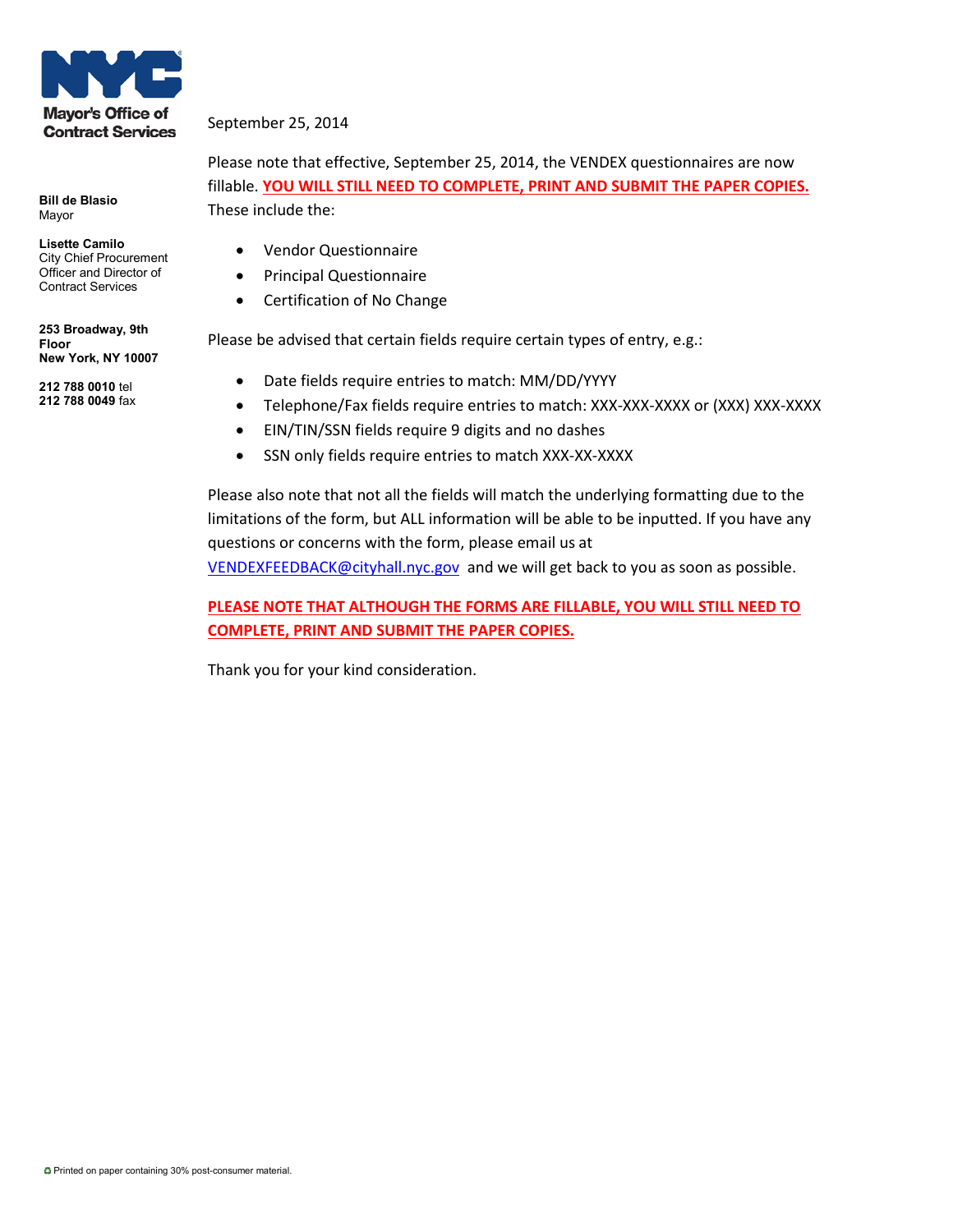#### **PRINCIPAL QUESTIONNAIRE**

The Vendor Information Exchange System (**VENDEX**) includes two questionnaires – the **vendor questionnaire** and the **principal questionnaire**. These have been developed to collect information from vendors who wish to do business with New York City, to ensure that New York City obeys the mandate in its charter to do business only with responsible vendors.

Questionnaires may be obtained in paper format from the VENDEX Unit (212-341-0933) or downloaded from the NYC website at http://www.nyc.gov/vendex.

Questionnaires must be completed in paper format. All questions must be answered. A response of "Not Applicable (N/A)", or the equivalent, is not acceptable. Answers must be typewritten or printed in ink. If more space is needed to respond, photocopy the corresponding section's page, check the box that additional information is attached, and attach the photocopied page to the questionnaire.

The publication "Vendor's Guide to VENDEX" provides assistance and explanation for the questionnaires, including definitions of terms or phrases written in **bold** face throughout the questionnaires. If you have not obtained a copy of this publication, please download a copy from the New York City web site, or contact the VENDEX Unit at 212-341-0933. All forms must be sent to MOCS: 253 Broadway, 9th Floor; New York, New York 10007. If you have questions, contact the VENDEX Unit at 212-341-0933.

## **ANSWER THIS QUESTIONNAIRE CAREFULLY AND COMPLETELY. FAILURE TO SUBMIT A FULLY COMPLETED QUESTIONNAIRE MAY RESULT IN THE REJECTION OF THE VENDEX SUBMISSION. MAKING ANY UNAUTHORIZED CHANGE OR ALTERATION TO THE QUESTIONNAIRE WILL RENDER IT VOID.**

| Submitting vendor's EIN/SSN/TIN                                                                                                                                                                                                                                                                                                                                            |  |  |  |
|----------------------------------------------------------------------------------------------------------------------------------------------------------------------------------------------------------------------------------------------------------------------------------------------------------------------------------------------------------------------------|--|--|--|
| Type of submission: (Check one)                                                                                                                                                                                                                                                                                                                                            |  |  |  |
| 1. Full questionnaire                                                                                                                                                                                                                                                                                                                                                      |  |  |  |
| 2. Changed questionnaire                                                                                                                                                                                                                                                                                                                                                   |  |  |  |
| If checked, provide submission date of last full questionnaire: $\frac{1}{\sqrt{1-\frac{1}{1-\frac{1}{1-\frac{1}{1-\frac{1}{1-\frac{1}{1-\frac{1}{1-\frac{1}{1-\frac{1}{1-\frac{1}{1-\frac{1}{1-\frac{1}{1-\frac{1}{1-\frac{1}{1-\frac{1}{1-\frac{1}{1-\frac{1}{1-\frac{1}{1-\frac{1}{1-\frac{1}{1-\frac{1}{1-\frac{1}{1-\frac{1}{1-\frac{1}{1-\frac{1}{1-\frac{$          |  |  |  |
|                                                                                                                                                                                                                                                                                                                                                                            |  |  |  |
|                                                                                                                                                                                                                                                                                                                                                                            |  |  |  |
| Telephone Number $(\_\_\_\_) \_\_\_\_\$ - $\_\_\_\_$                                                                                                                                                                                                                                                                                                                       |  |  |  |
|                                                                                                                                                                                                                                                                                                                                                                            |  |  |  |
| The disclosure of the <b>social security number</b> is mandatory under the right granted New York City<br>by the Tax Reform Act of 1976 and will be used for the purpose of tax administration. The number<br>may also be used for general identification purposes. If you do not consent to such additional use<br>for general identification purposes, please check here |  |  |  |

Provide a detailed response for all questions answered with information and/or "YES" in the question's corresponding section starting on page four of this questionnaire.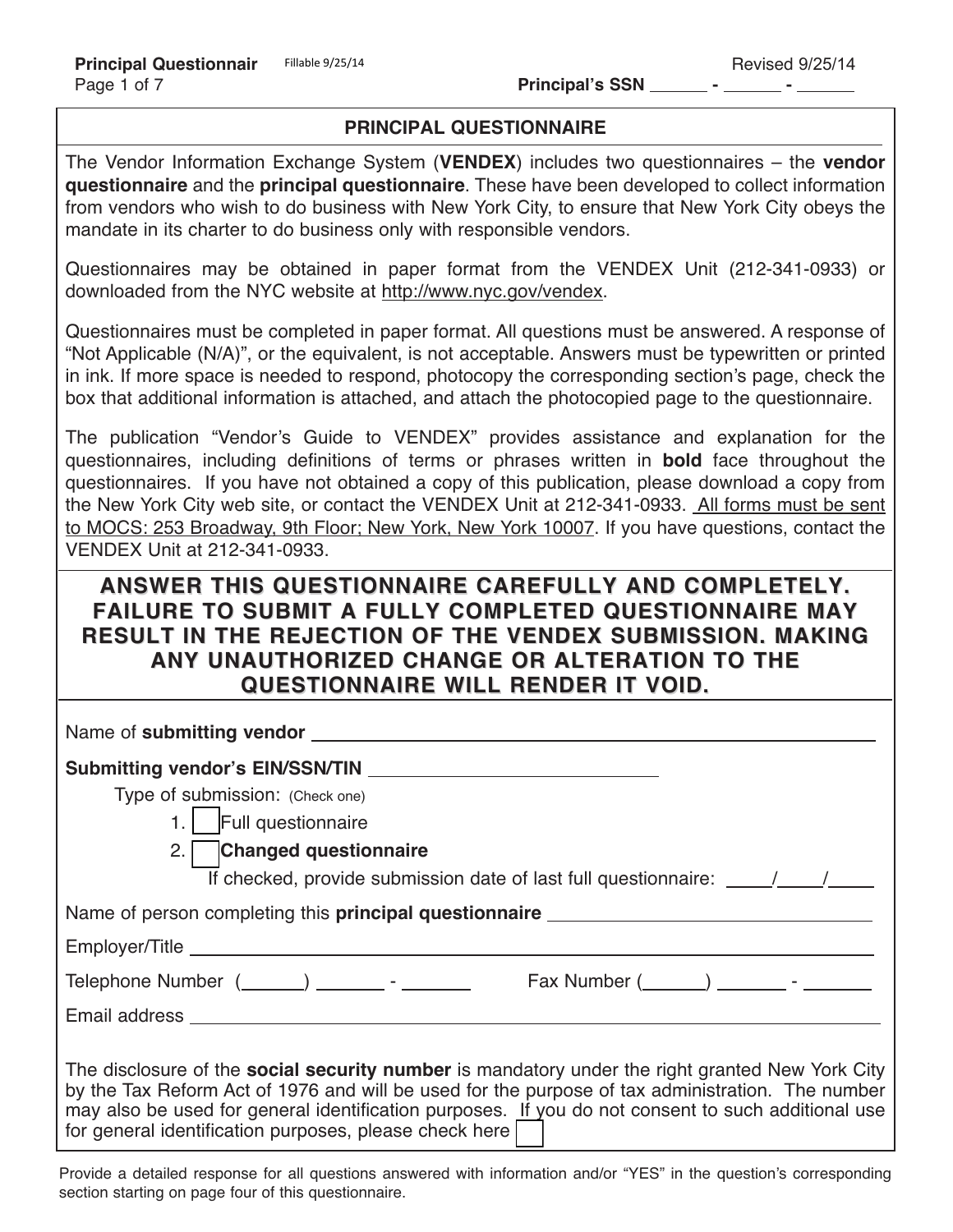| $\mathbf{1}$ .                                                                             |                                                                                                                                                                                                                |                                                                                                                                                     |            |      |                 |
|--------------------------------------------------------------------------------------------|----------------------------------------------------------------------------------------------------------------------------------------------------------------------------------------------------------------|-----------------------------------------------------------------------------------------------------------------------------------------------------|------------|------|-----------------|
|                                                                                            | Date of birth $\frac{\sqrt{2}}{2}$                                                                                                                                                                             | Home address<br>Street/P.O. Box/Apt Number                                                                                                          |            |      | Floor #/Suite # |
|                                                                                            | City/State/Zip Code                                                                                                                                                                                            |                                                                                                                                                     |            |      |                 |
|                                                                                            |                                                                                                                                                                                                                | <b>Primary place of business address</b>                                                                                                            |            |      |                 |
|                                                                                            | Street/P.O. Box/Apt Number                                                                                                                                                                                     |                                                                                                                                                     |            |      | Floor #/Suite # |
|                                                                                            | City/State/Zip Code                                                                                                                                                                                            | Business telephone (_____) ________ - _______ Business fax number (_____) ______ - ______                                                           |            |      |                 |
| 2.                                                                                         | Title of position held:                                                                                                                                                                                        | State all positions (with dates) held with <b>submitting vendor</b> during the past five (5) years                                                  | Dates held | From | To              |
|                                                                                            |                                                                                                                                                                                                                |                                                                                                                                                     |            |      |                 |
|                                                                                            |                                                                                                                                                                                                                | $\begin{tabular}{c} 3) \end{tabular}$                                                                                                               |            |      | <u>       </u>  |
| Check if more than three (3) positions were held, and attach list of titles and dates held |                                                                                                                                                                                                                |                                                                                                                                                     |            |      |                 |
| 3.                                                                                         | Do you hold a ten (10) percent or greater ownership interest in the<br>No <sub>1</sub><br>Yes<br>submitting vendor?                                                                                            |                                                                                                                                                     |            |      |                 |
|                                                                                            | Are there any outstanding loans, guarantees or any other form of security<br>Yes<br><b>NO</b><br>or lease or any other type of contribution made in whole or in part between<br>you and the submitting vendor? |                                                                                                                                                     |            |      |                 |
| 5.                                                                                         | Within the past three (3) years, have you been a <b>principal owner</b> or <b>officer</b><br>Yes<br><b>NO</b><br>of any entity other than the submitting vendor?                                               |                                                                                                                                                     |            |      |                 |
| 6.                                                                                         | Yes<br>ΝO                                                                                                                                                                                                      | Has New York City awarded any <b>contracts</b> to an <b>entity</b> listed in response<br>to Question 5 while you were a principal owner or officer? |            |      |                 |
|                                                                                            |                                                                                                                                                                                                                |                                                                                                                                                     |            |      |                 |

Provide a detailed response for all questions answered with information and/or "YES" in the question's corresponding section starting on page four of this questionnaire.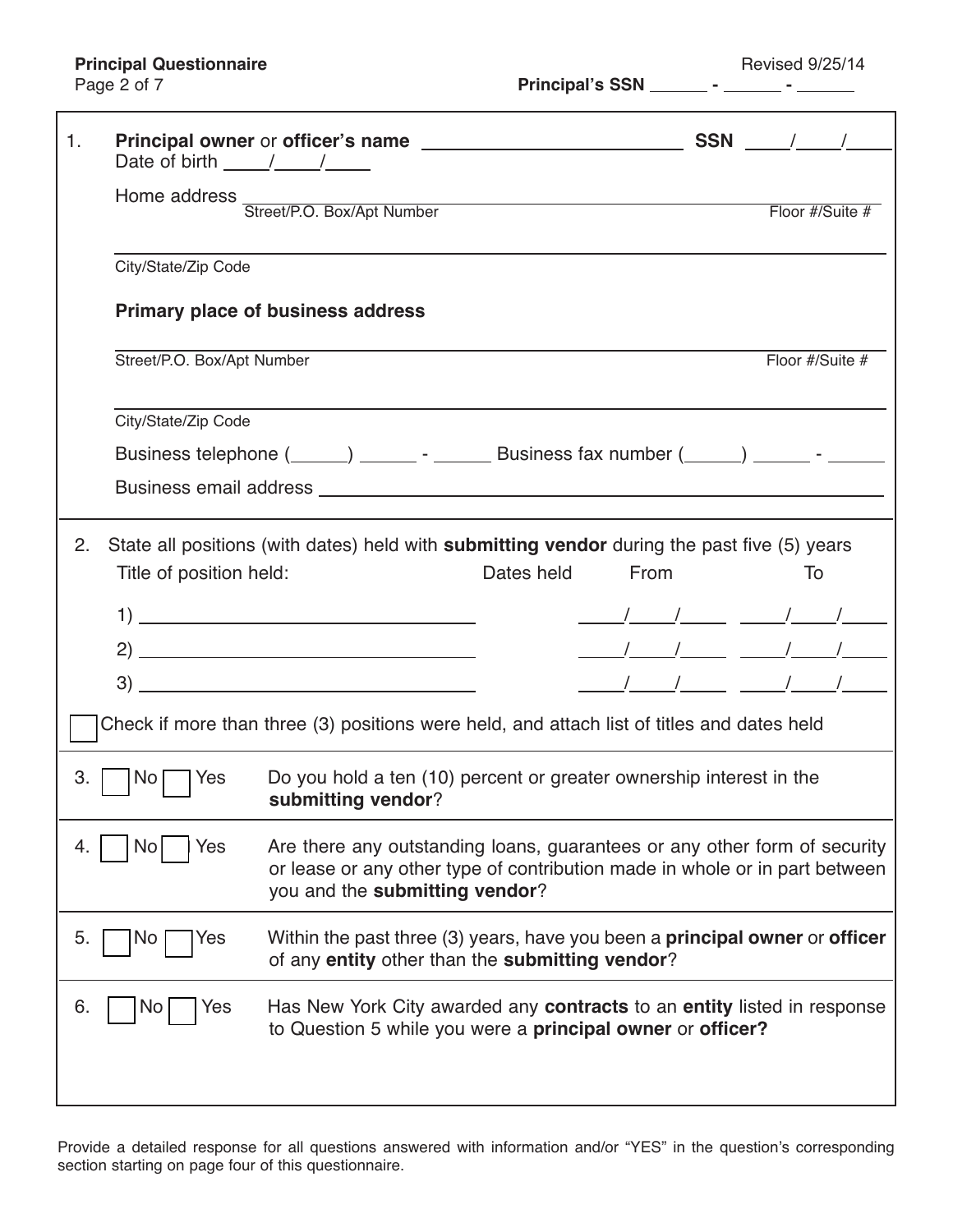Ī

| 7. At any time during the past five (5) years, have you, and/or any <b>entity</b> in which you have been<br>a principal owner or officer, been subject to any of the following actions, whether pending or<br>completed: |                                                                                                                                                                                                                                                            |  |  |  |
|--------------------------------------------------------------------------------------------------------------------------------------------------------------------------------------------------------------------------|------------------------------------------------------------------------------------------------------------------------------------------------------------------------------------------------------------------------------------------------------------|--|--|--|
| N٥<br>a.                                                                                                                                                                                                                 | Yes debarred from bidding on any government contract?                                                                                                                                                                                                      |  |  |  |
| No.<br>b.                                                                                                                                                                                                                | Yes found non-responsible on any government contract?                                                                                                                                                                                                      |  |  |  |
| No.<br>c.                                                                                                                                                                                                                | Yes declared in default and/or terminated for cause on any contract, and/or had<br>any contract canceled for cause?                                                                                                                                        |  |  |  |
| ļΝo<br>d.                                                                                                                                                                                                                | Yes determined to be ineligible to bid or propose on any <b>contract</b> ?                                                                                                                                                                                 |  |  |  |
| No.<br>е.                                                                                                                                                                                                                | Yes suspended from bidding on any government <b>contract</b> ?                                                                                                                                                                                             |  |  |  |
| No                                                                                                                                                                                                                       | Yes received an overall unsatisfactory performance rating from any government<br>agency on any contract or agreement?                                                                                                                                      |  |  |  |
|                                                                                                                                                                                                                          | 8. Do you presently serve, or have you within the past five (5) years served, as:                                                                                                                                                                          |  |  |  |
| No<br>a.                                                                                                                                                                                                                 | Yes an elected or appointed official or officer?                                                                                                                                                                                                           |  |  |  |
| No<br>b.                                                                                                                                                                                                                 | Yes a full or part-time employee in a New York City <b>agency</b> or as a consultant to<br>any New York City agency?                                                                                                                                       |  |  |  |
| No<br>c.                                                                                                                                                                                                                 | Yes an officer of any political party organization in New York City, whether paid or<br>unpaid?                                                                                                                                                            |  |  |  |
| No.<br>d.                                                                                                                                                                                                                | Yes as a consultant or advisor to a New York City <b>agency</b> that is or was involved<br>in the solicitation, negotiation, operation and/or administration of contracts on<br>which the submitting vendor will work during this three year VENDEX cycle? |  |  |  |
| 9. During the past five (5) years, have you failed to:                                                                                                                                                                   |                                                                                                                                                                                                                                                            |  |  |  |
| NO.<br>a.                                                                                                                                                                                                                | Yes file any applicable federal, state or New York City tax returns?                                                                                                                                                                                       |  |  |  |
| b.<br> NO                                                                                                                                                                                                                | Yes pay any applicable federal, state or New York City taxes or other assessed<br>New York City charges, including but not limited to water and sewer charges?                                                                                             |  |  |  |
|                                                                                                                                                                                                                          |                                                                                                                                                                                                                                                            |  |  |  |

Provide a detailed response for all questions answered with information and/or "YES" in the question's corresponding section starting on page four of this questionnaire.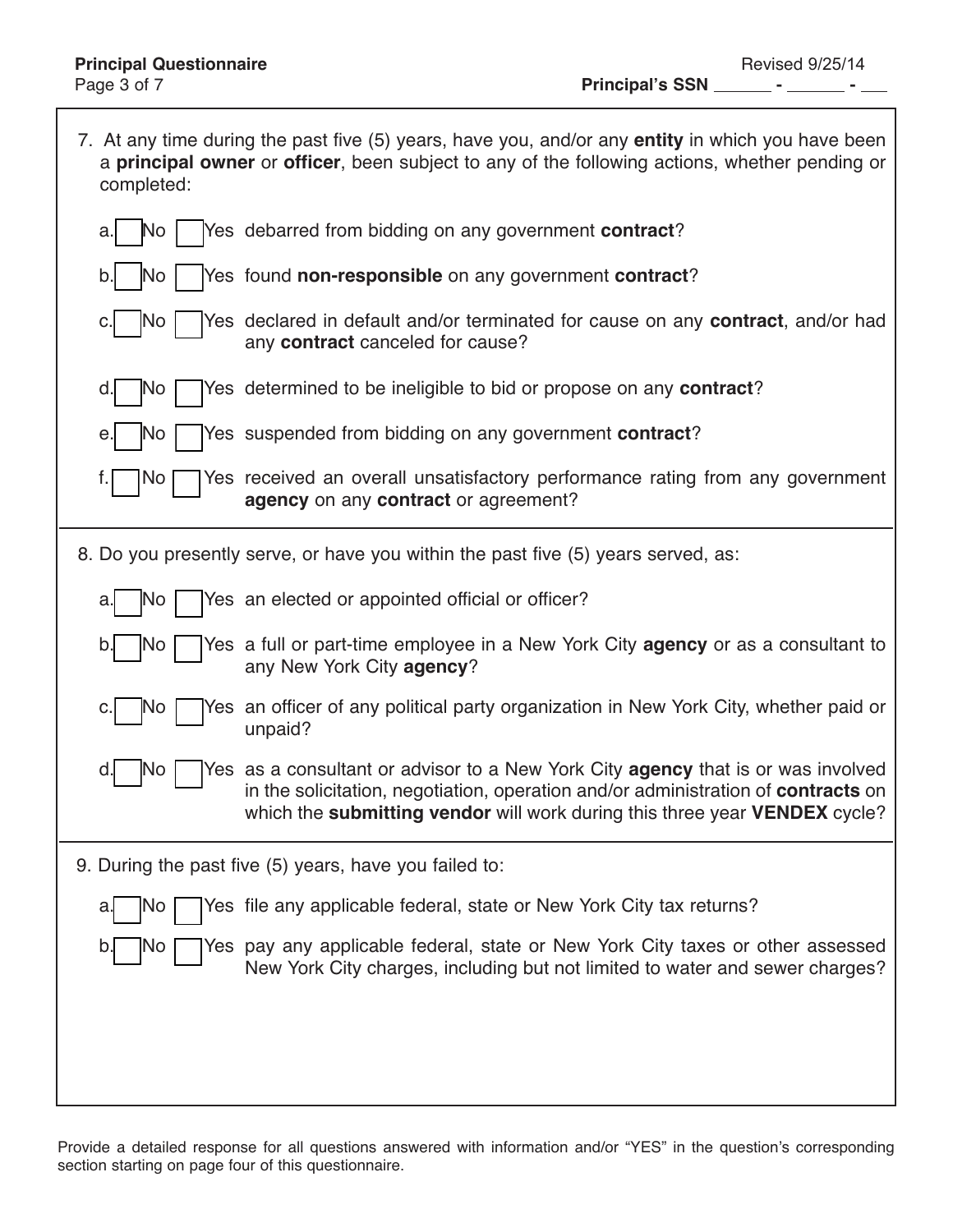# **Principal Questionnaire** Revised 9/25/14<br>
Page 4 of 7 **Principal's SSN** Principal's SSN Principal's SSN Principal's SSN Principal's SSN Principal's SSN Principal's SSN Principal's SSN Principal's SSN Principal's SSN Princ

Provide details to questions answered "yes" in the corresponding section below.

| Corresponds to Question 3.                                                                                                                                                                                                           |
|--------------------------------------------------------------------------------------------------------------------------------------------------------------------------------------------------------------------------------------|
| Total percentage of stock owned:                                                                                                                                                                                                     |
| (if sole proprietorship,<br>enter 100%)                                                                                                                                                                                              |
|                                                                                                                                                                                                                                      |
| Corresponds to Question 4. (check all that apply)                                                                                                                                                                                    |
| $\frac{1}{2}$<br>Loan amount<br>Lease amount<br>$\frac{1}{2}$                                                                                                                                                                        |
| $\frac{1}{2}$<br>Guarantee amount \$<br>Other _____________<br>(Name)                                                                                                                                                                |
| Other _______________<br>Security amount \$<br>$\frac{1}{2}$<br>(Name)                                                                                                                                                               |
| Corresponds to Question 5.                                                                                                                                                                                                           |
| Name of entity of which you are/were a principal owner or officer                                                                                                                                                                    |
|                                                                                                                                                                                                                                      |
| Telephone number (_____) ________ - ______<br><b>EIN/TIN</b>                                                                                                                                                                         |
| Your title <u>example and the series of the series of the series of the series of the series of the series of the series of the series of the series of the series of the series of the series of the series of the series of th</u> |
| $\frac{1}{\sqrt{2}}$<br>Still serving                                                                                                                                                                                                |
| Check if attaching additional information                                                                                                                                                                                            |
| Corresponds to Question 6.                                                                                                                                                                                                           |
| Name of entity that received the contract                                                                                                                                                                                            |
|                                                                                                                                                                                                                                      |
| Check if attaching additional information                                                                                                                                                                                            |
|                                                                                                                                                                                                                                      |
|                                                                                                                                                                                                                                      |

Provide a detailed response to all questions checked "YES" from pages one - three. If you need more space to respond, photocopy the corresponding section's page, check the box that additional information is attached, and attach the photocopied page to this Questionnaire.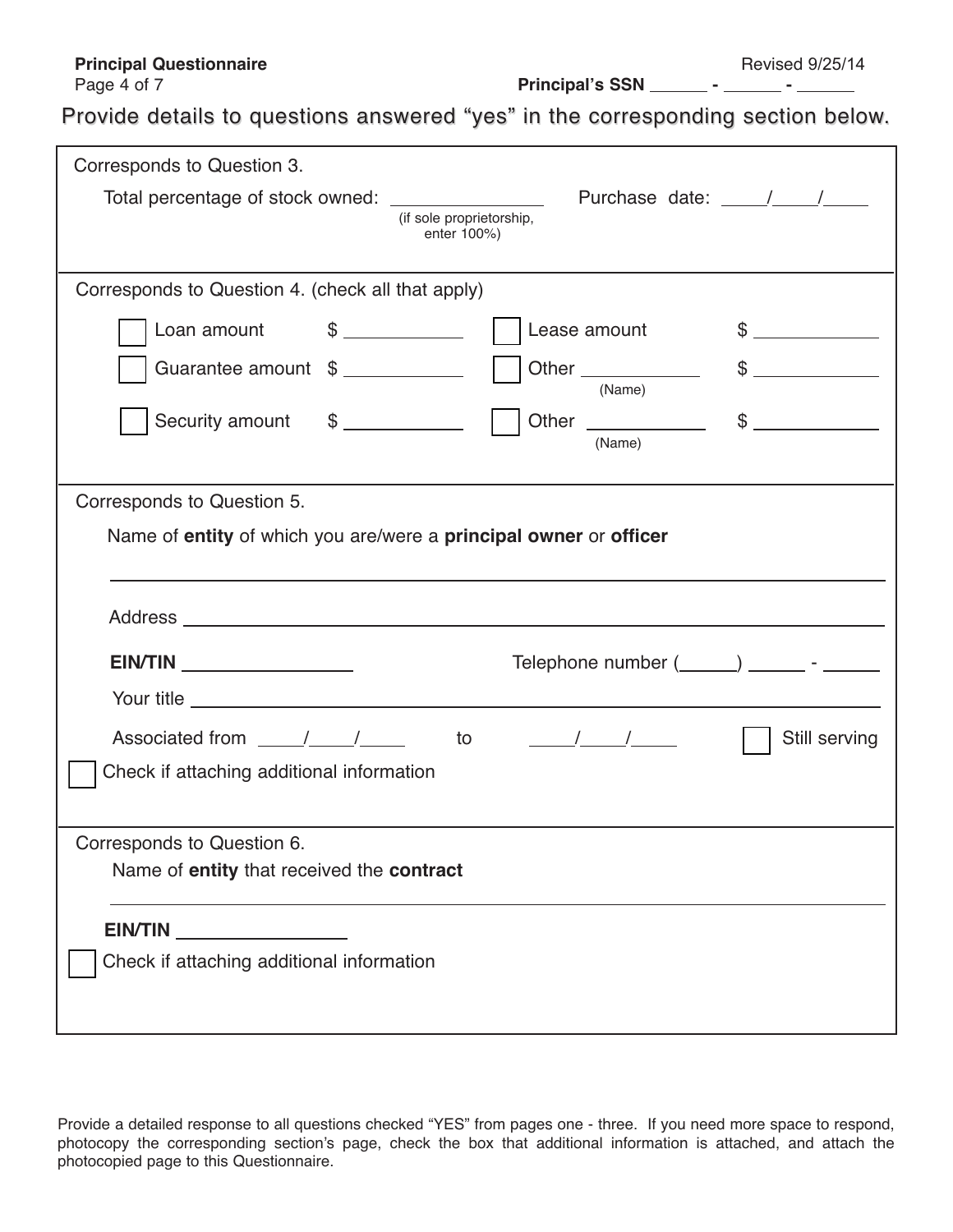| <b>Revised 9/25/14</b> |  |
|------------------------|--|
|------------------------|--|

**Principal's SSN \_\_\_\_\_\_\_ - \_\_\_\_\_\_ - \_\_\_\_\_** 

| Corresponds to Question 7. (Use this box for only one action. For each additional action, photocopy this page,<br>complete the information and attach to this questionnaire.) |  |  |  |  |  |
|-------------------------------------------------------------------------------------------------------------------------------------------------------------------------------|--|--|--|--|--|
| The following refers to section:     7a<br>7b<br>7c<br>7d<br>7e<br>7f                                                                                                         |  |  |  |  |  |
| Action applies to:                                                                                                                                                            |  |  |  |  |  |
| You (as principal owner or officer)                                                                                                                                           |  |  |  |  |  |
|                                                                                                                                                                               |  |  |  |  |  |
| Entity's EIN/TIN                                                                                                                                                              |  |  |  |  |  |
| Your title (as principal owner or officer) (while action was underway)                                                                                                        |  |  |  |  |  |
| Completed<br>Action is:<br>Pending                                                                                                                                            |  |  |  |  |  |
| Date of action From $\frac{1}{\sqrt{2}}$ To $\frac{1}{\sqrt{2}}$<br>Still ongoing                                                                                             |  |  |  |  |  |
|                                                                                                                                                                               |  |  |  |  |  |
| Contract number ________________                                                                                                                                              |  |  |  |  |  |
| Reason for action                                                                                                                                                             |  |  |  |  |  |
| Check if attaching additional information                                                                                                                                     |  |  |  |  |  |
|                                                                                                                                                                               |  |  |  |  |  |
| Corresponds to Question 8. (check all that apply)                                                                                                                             |  |  |  |  |  |
| elected official<br>  appointed official<br>8a.<br>  elected officer                                                                                                          |  |  |  |  |  |
|                                                                                                                                                                               |  |  |  |  |  |
| Date started _____/_____/ ______ Date completed _____/_____/______<br><b>Still Serving</b><br>Check if attaching additional information                                       |  |  |  |  |  |
|                                                                                                                                                                               |  |  |  |  |  |
| Consultant to NYC agency<br>8b.<br>Full time employee<br>  Part time employee                                                                                                 |  |  |  |  |  |
|                                                                                                                                                                               |  |  |  |  |  |
|                                                                                                                                                                               |  |  |  |  |  |
| Check if attaching additional information                                                                                                                                     |  |  |  |  |  |
| paid officer<br>unpaid officer<br>8c.                                                                                                                                         |  |  |  |  |  |
| Name of political party or organization                                                                                                                                       |  |  |  |  |  |
| Date started ____/____/_____ Date completed ____/____/_____<br><b>Still Serving</b>                                                                                           |  |  |  |  |  |
| Check if attaching additional information                                                                                                                                     |  |  |  |  |  |
| Individual serves/served New York City agency as<br>consultant<br>advisor<br>8d.                                                                                              |  |  |  |  |  |
|                                                                                                                                                                               |  |  |  |  |  |
|                                                                                                                                                                               |  |  |  |  |  |
|                                                                                                                                                                               |  |  |  |  |  |
| Check if attaching additional information                                                                                                                                     |  |  |  |  |  |

Provide a detailed response to all questions checked "YES" from pages one - three. If you need more space to respond, photocopy the corresponding section's page, check the box that additional information is attached, and attach the photocopied page to this Questionnaire.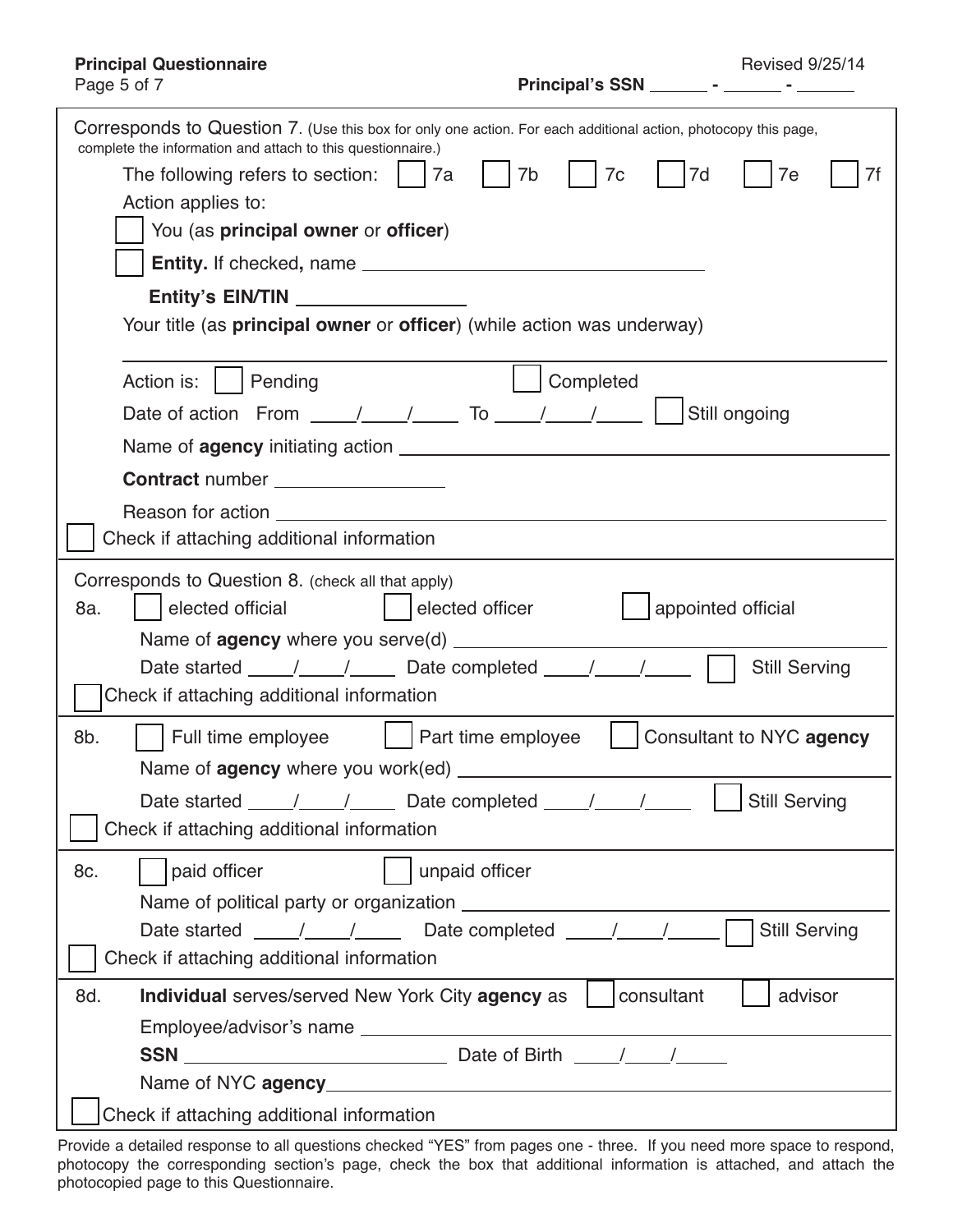| Page 6 of 7 |  |  |
|-------------|--|--|

| Corresponds to Question 9.                                                       |  |  |  |  |
|----------------------------------------------------------------------------------|--|--|--|--|
| You failed to file<br>9a.                                                        |  |  |  |  |
| N.Y. City taxes   Other<br><b>Federal taxes</b><br>State taxes                   |  |  |  |  |
| If "State" is checked, and other than N.Y., name State _________________________ |  |  |  |  |
|                                                                                  |  |  |  |  |
| Taxes were not filed for tax years:                                              |  |  |  |  |
| 20<br>$20$ <sub>_____</sub><br>19<br>20<br>20                                    |  |  |  |  |
| Check if attaching additional information                                        |  |  |  |  |
| 9b.<br>You failed to pay:                                                        |  |  |  |  |
| N.Y. City taxes   Other NYC charge<br>Federal taxes<br>State taxes               |  |  |  |  |
| If "State" is checked, and other than N.Y., name State _________________________ |  |  |  |  |
| If "Other NYC charge(s)" is checked, specify ___________________________________ |  |  |  |  |
| Taxes were not paid for tax years:                                               |  |  |  |  |
| 20<br>20<br>19<br>20<br>20                                                       |  |  |  |  |
| Check if attaching additional information                                        |  |  |  |  |

Provide a detailed response to all questions checked "YES" from pages one - three. If you need more space to respond, photocopy the corresponding section's page, check the box that additional information is attached, and attach the photocopied page to this Questionnaire.